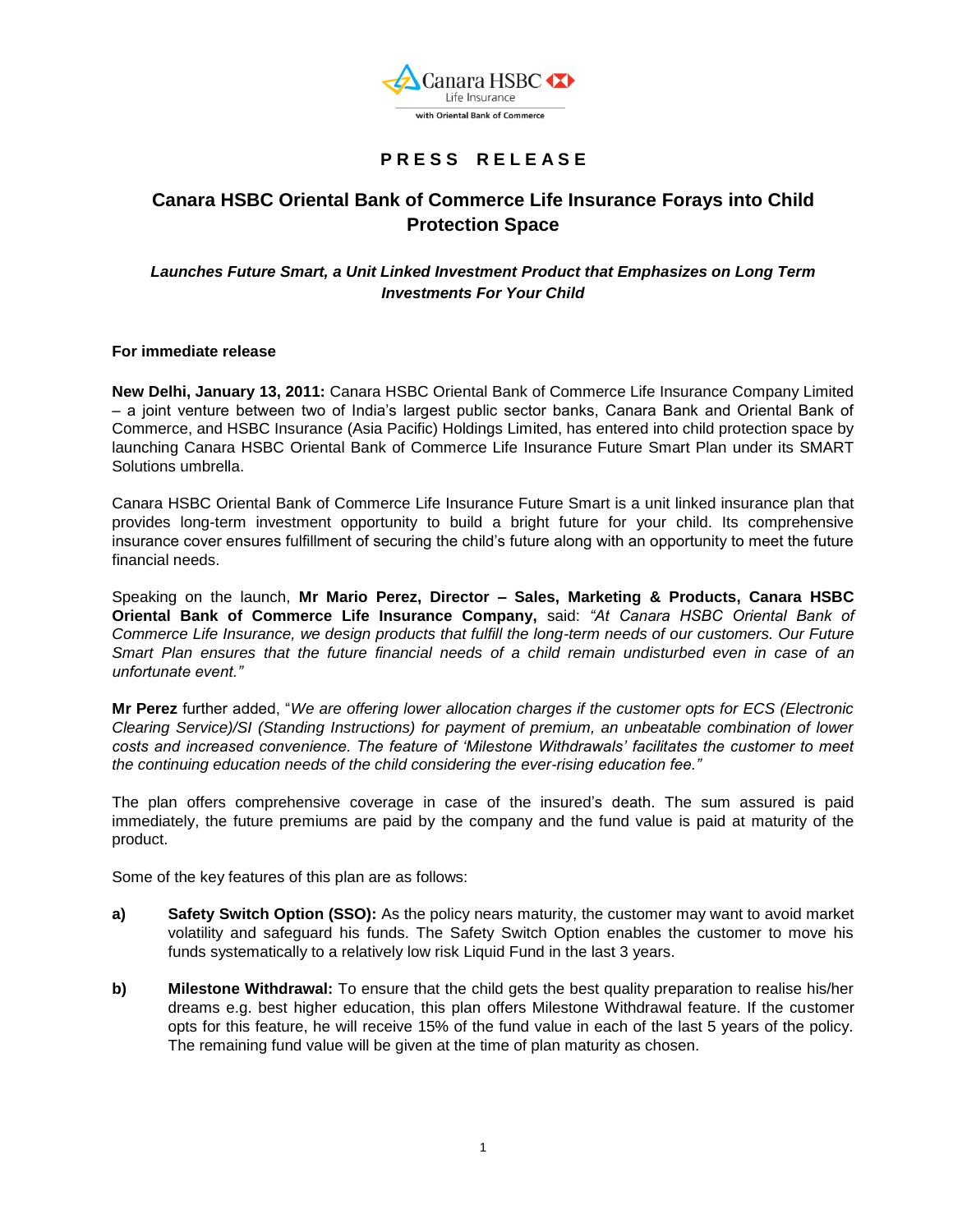

- **c) Auto Funds Rebalancing:** If a customer wishes to maintain allocation of his investments in a specific proportion across funds, he can do so through Auto Funds Rebalancing. Once opted, after every 3 months, it automatically rebalances the allocation of the investments in various funds to the allocation proportions chosen by the customer.
- **d) Premium Funding Benefit Option:** If a customer has opted for the Premium Funding benefit for Total and Permanent Disability (TPD) option, all future premiums will be funded by the Company in case he/she has a TPD.
- **e) Fund Switching:** There are 5 investment funds to choose from and the customer can switch some or all of his investments from one fund to another, any number of times. The minimum amount that can be switched is Rs 10,000.
- **f) Premium Redirection:** The customer can modify the allocation of future premiums once in a policy year. The revised allocation proportion will be applied to the subsequent premiums.
- **g) Change in Sum Assured:** The customer can increase or decrease the sum assured from the 6th policy year, provided all due premiums are paid. This facility is available once every year subject to maximum of 3 times during the policy term. There will be no change in the annual premium as a result of change in sum assured.
- **h) Partial Withdrawal:** The customer can make partial withdrawal for any unforeseen contingency, from the 6th policy year. The minimum amount that can be withdrawn is Rs 10,000 and the maximum is such that the fund value after withdrawal does not fall below 120% of the annual premium.
- **i) Settlement Option:** This benefit provides regular inflow of income for a defined period not more than 5 years post maturity. It gives flexibility to the customer to withdraw maturity benefits in regular instalments.
- **j) Tax Benefit:** The Customer can avail tax benefits on premiums paid and the benefit paid out under the policy under Section 80C and Section 10(10D) respectively, of the Income Tax Act, 1961.

With the launch of Canara HSBC Oriental Bank of Commerce Life Insurance Future Smart Plan, the Company has strengthened its product suite to provide a wider choice to customers and help them find the right solution for protecting their family and future financial needs.

#### **- Ends-**

## **About Canara HSBC Oriental Bank of Commerce Life Insurance Company Limited [\(www.canarahsbclife.com\)](http://www.canarahsbclife.com/)**

Canara HSBC Oriental Bank of Commerce Life Insurance Company Limited was launched in June 2008 and is jointly owned by two of India's largest public sector banks – Canara Bank (holding 51%) and Oriental Bank of Commerce (23%) – and HSBC Insurance (Asia Pacific) Holdings Limited (26%), the Asian insurance arm of one of the world's largest banking and financial services groups – HSBC.